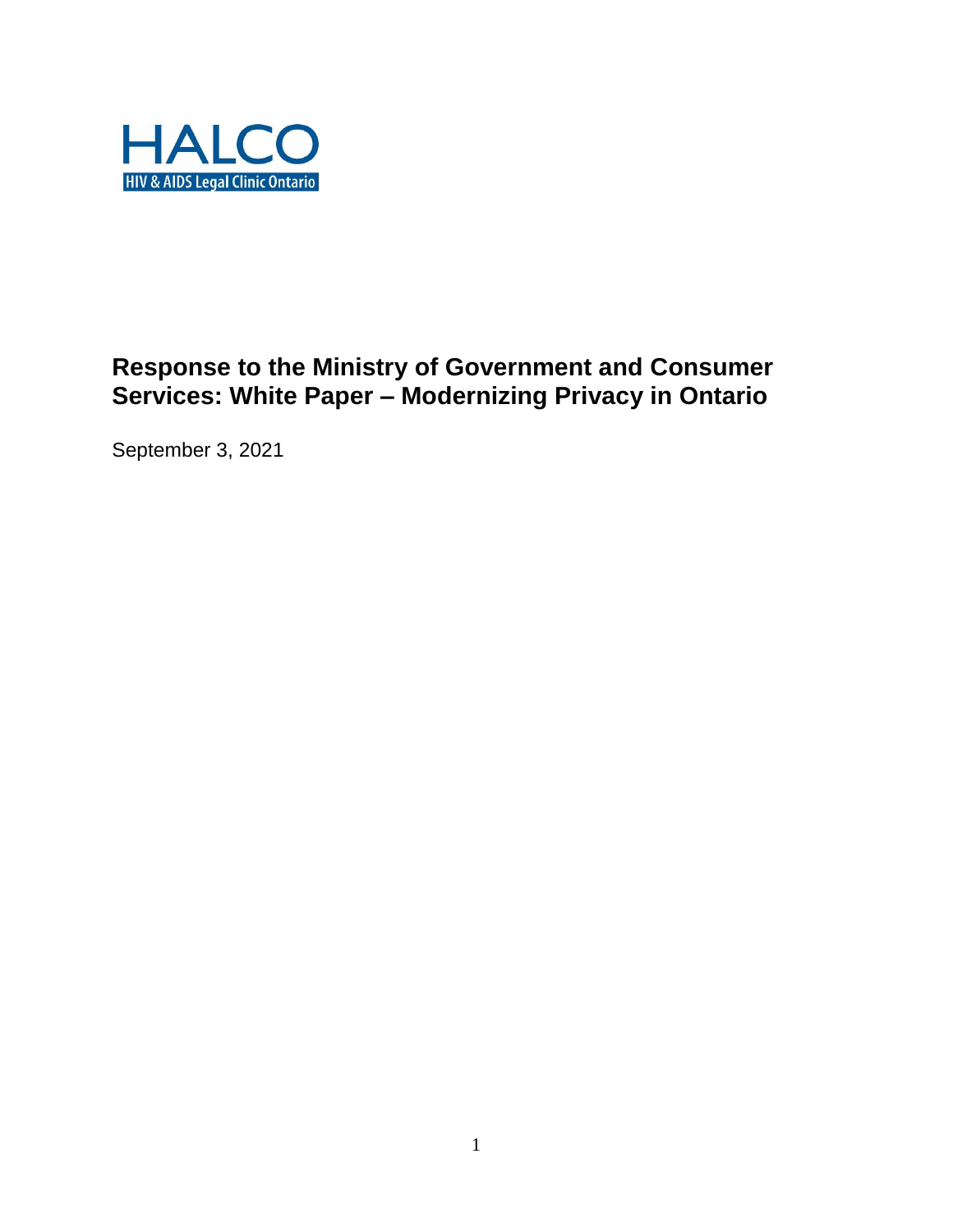## **I. INTRODUCTION AND OVERVIEW OF SUBMISSIONS**

The HIV & AIDS Legal Clinic Ontario ("HALCO") makes this submission in response to the Ministry of Government and Consumer Services' (the "Ministry") White Paper – Modernizing Privacy in Ontario. As described in HALCO's October 2020 submission to the Ministry on Reforming Privacy in Ontario's Private Sector (attached as Appendix A), HALCO shares the Ministry's view that robust and effective privacy protections for Ontarians are critical to a modern digital and data strategy.

In this submission, HALCO will address three discussion questions raised by the Ministry's White Paper that are most relevant to our client communities. This submission will propose that the draft legislation should include:

- 1) Data rights to erasure that apply to all information an organisation holds about an individual, and a right to online "source takedown" as a remedy in certain circumstances.
- 2) Enumeration of categories of information that should be considered "sensitive", including health information.
- 3) An expansion of powers for Ontario's Information and Privacy Commissioner ("IPC") that includes the ability to award meaningful compensation for privacy breaches.

HALCO, founded in 1995, is a community legal clinic serving the legal needs of lowincome people in Ontario who are living with HIV. It is the only such organisation in Canada. Since 2001, HALCO has responded to more than 1,600 enquiries about privacyrelated issues and more than 2,900 human rights issues. Privacy and human rights issues permeate all aspects of HALCO's work, whether in relation to direct client services (e.g., privacy complaints and torts, human rights complaints), public legal education or law reform.

HALCO's October 2020 submissions detailed how HIV-related stigma remains shockingly pervasive in Ontario and across Canada. People living with HIV continue to face discrimination, social exclusion, and even violence in all aspects of their lives when their HIV status is disclosed without their consent. For these reasons, it is vital that Ontarians living with HIV can both make use of robust and accessible privacy protections to both prevent breaches in relation to their HIV status and access adequate and responsive remedies when privacy breaches do occur.

HALCO reaffirms all the recommendations in its October 2020 submission. <sup>1</sup> HALCO also welcomes the Ministry's rights-based approach to privacy in its White Paper, and its adoption of a fundamental right to privacy. Such an approach is necessary to protect the dignity and autonomy of Ontarians.

 $\overline{a}$ 

<sup>1</sup> See Appendix A, HALCO, "Submission to the Ministry of Government and Consumer Services: Public Consultation – Reforming Privacy in Ontario's Private Sector" (October 2020).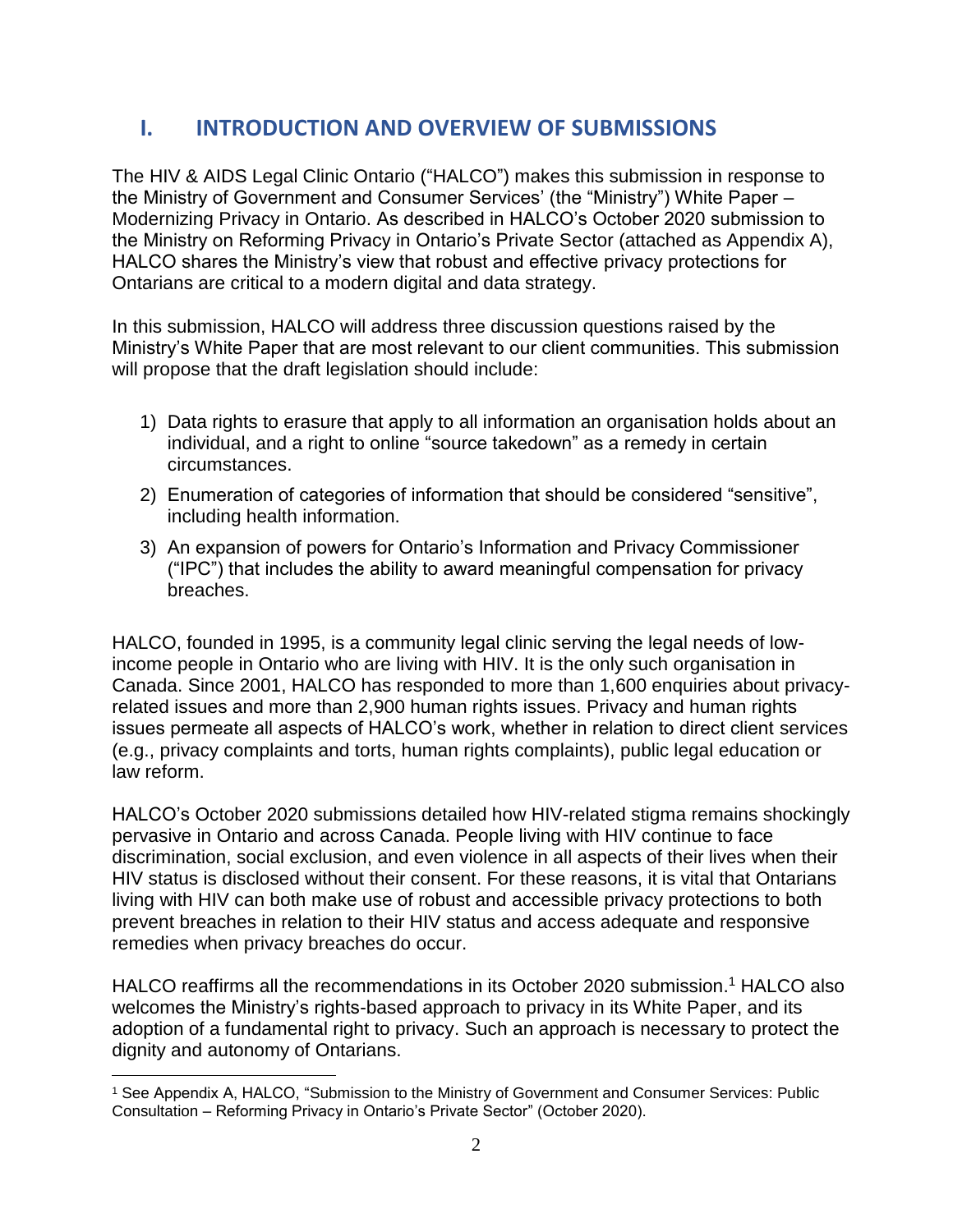## **II. RESPONSE TO DISCUSSION QUESTIONS**

#### *1. How far should the data rights of erasure and mobility extend? Should they include all information an organization has about an individual, or only the information the individual provided?*

#### Response

 $\overline{a}$ 

Data rights of erasure, as described in the White Paper, should include all information an organisation has about an individual, and should not be limited to the information the individual provided.

The White Paper's inclusion of a "right to be forgotten" through "de-indexing" provisions is a highly beneficial but incomplete means to close the remedial gap that exists when an individual's privacy is wrongfully breached. The draft legislation should include "source takedown" provisions to fully close that remedial gap.

#### *Right of erasure should include all data an organisation holds about an individual*

Data rights of erasure, as described in the White Paper, should include all information an organisation holds about an individual, and should not be limited to the information the individual provided. The right to erasure assigns responsibility to organisations to find solutions for problems that the organisation is responsible for creating or enabling.<sup>2</sup> An interpretation of the right to erasure that is limited to the information that an individual *provides* would leave a remedial gap and does not reflect the reality of modern information sharing and processing.

In an example from HALCO's practice, third party social service organisations often support tenants with disabilities in asking the tenant's landlord for human rights accommodations. In doing so, the third party may provide information about a tenant's disability to the landlord. As the landlord did not receive that information directly from their tenant, they would have no obligation to dispose of that information, even at the request of the individual to whom the information pertains. This leaves the tenant without an effective means of protecting their privacy and maintaining control over their personal information. In other situations, a third party may share disability-related information about an individual with their landlord without the individual's consent. In either situation, an individual should have the right to ask a landlord to dispose of all of their disability-related personal information, subject to exceptions to be outlined in the draft legislation.

Further, the purpose of the right to erasure would be undermined if organisations could innovate business models to escape its application—for example, by collecting information indirectly.<sup>3</sup> As the Office of the Privacy Commissioner of Canada ("OPC")

<sup>&</sup>lt;sup>2</sup> Andrea Slane, "Search Engines and the Right to be Forgotten: Squaring the Remedy with Canadian [Values on Personal Information Flow"](https://advance.lexis.com/api/permalink/d365c237-ef99-4811-831a-0ca40851d0d5/?context=1505209) (2018) 55 Osgoode Hall LJ (QL) at para 38 [Slane].

<sup>&</sup>lt;sup>3</sup> See *Reference re Subsection 18.3(1) of the Federal Courts Act, [2021 FC 723](https://canlii.ca/t/jgw0s)* at para 28.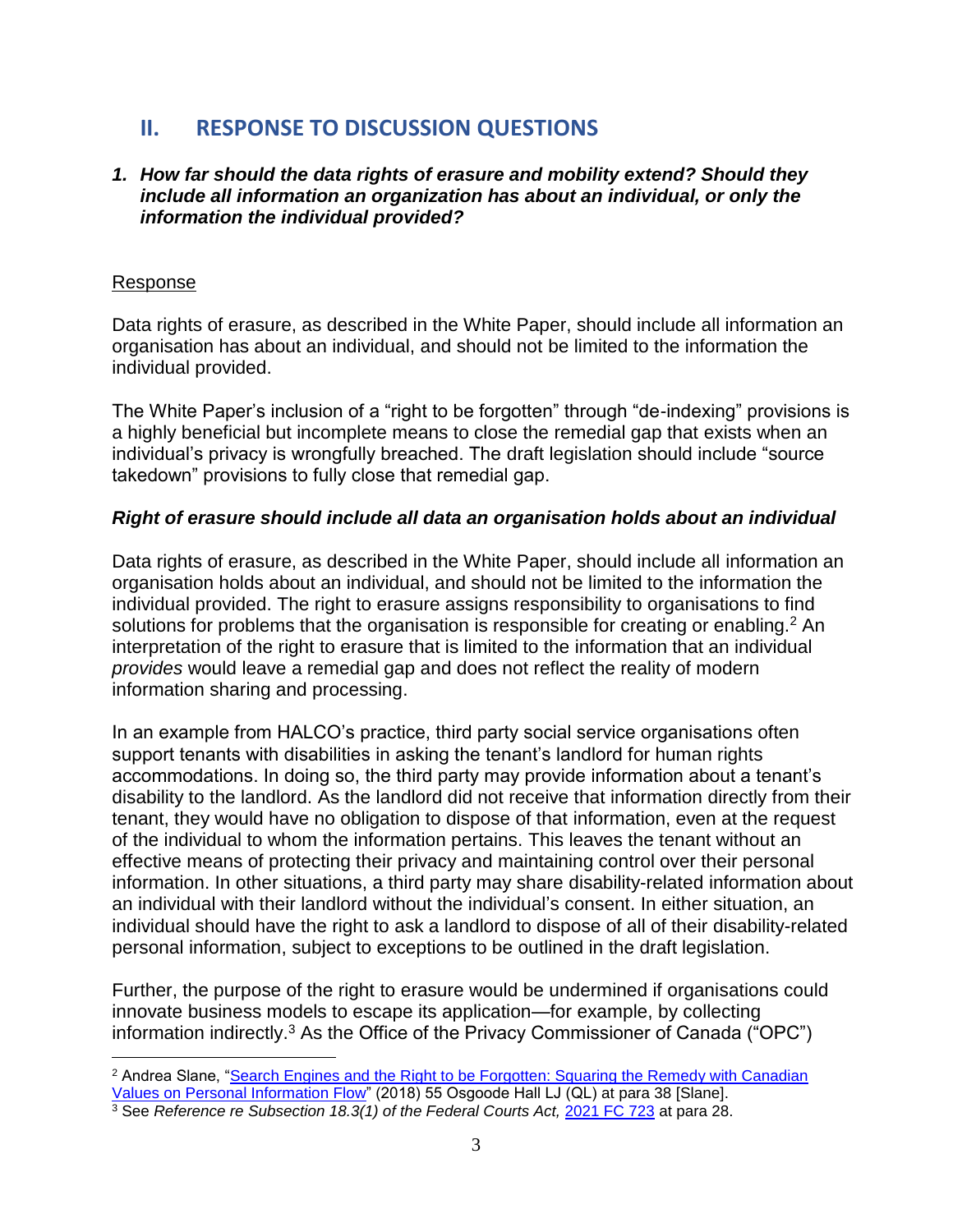noted, "The business model of data brokers is opaque and creates risks for privacy […] [They] should not be granted greater freedom in the use of data without consent."<sup>4</sup> In contrast, a right to erasure that includes all the information that an organisation has about an individual, regardless of its source, is forward-looking because it creates incentives for organisations to consider privacy interests in all aspects of their data management.

#### *Source takedown is needed to close the remedial gap in online privacy breaches*

As described further below, HALCO recommends the adoption of the mechanisms of "source takedown" and "de-indexing" to implement a right to be forgotten in the online context. The OPC defines these terms as follows:

De-indexing is the process by which a webpage, image or other online resource is removed from search engine results when an individual's name is entered as the search term. Source takedown refers to the removal of the content from the internet.<sup>5</sup>

Although HALCO supports the White Paper's inclusion of a "right to be forgotten" through "de-indexing" provisions, this is an incomplete means to close the remedial gap that exists when an individual's privacy is wrongfully breached. The draft legislation should include "source takedown" provisions to fully close that remedial gap.

As discussed in HALCO's October 2020 submission, people living with HIV may face discrimination when their HIV status is disclosed online. Even if a person living with HIV can prove in a human rights application that, for example, their employer discriminated against them after uncovering their HIV status online, the human rights tribunal would have no jurisdiction to order the takedown of materials or de-indexing of search results related to the discrimination.<sup>6</sup>

With the advent of the internet, this leaves these individuals with an incomplete remedy. The risk of harm extends beyond actual future discrimination. For example, the psychological consequence of feeling like 'everyone knows' about sensitive personal information is a well-documental barrier to overcoming a traumatic experience.<sup>7</sup> With this in mind, source takedown is the *only* means to eliminate the risk of further discrimination by way of the publically available and wrongfully disclosed information.

Source takedown is a necessary component of a right to erasure as it relates to content the individual has provided to an organisation. PIPEDA provides individuals the right to

 $\overline{a}$ <sup>4</sup> See Office of the Privacy Commissioner of Canada, *[Submission of the Office of the Privacy](https://www.priv.gc.ca/en/opc-actions-and-decisions/submissions-to-consultations/sub_ethi_c11_2105/)  [Commissioner of Canada on Bill C-11, the Digital Charter Implementation Act, 2020](https://www.priv.gc.ca/en/opc-actions-and-decisions/submissions-to-consultations/sub_ethi_c11_2105/)* (2021) [OPC Digital Charter].

<sup>5</sup> Office of the Privacy Commissioner of Canada, *[Draft OPC Position on Online Reputation](https://www.priv.gc.ca/en/about-the-opc/what-we-do/consultations/completed-consultations/consultation-on-online-reputation/pos_or_201801/)*, (2018) [Online Reputation].

<sup>6</sup> This is particularly important in light of the Federal Court's observation in *[Reference re Subsection](https://canlii.ca/t/jgw0s)  [18.3\(1\) of the Federal Courts Act](https://canlii.ca/t/jgw0s)*, 2021 FC 723 at para 39 that "[privacy legislation] is quasi-constitutional legislation because its focus is on ensuring that individuals can control their person information *which is intimately connected to their individual autonomy, dignity and privacy"* [emphasis added].

<sup>7</sup> See Slane, *supra* note 2 at para 43.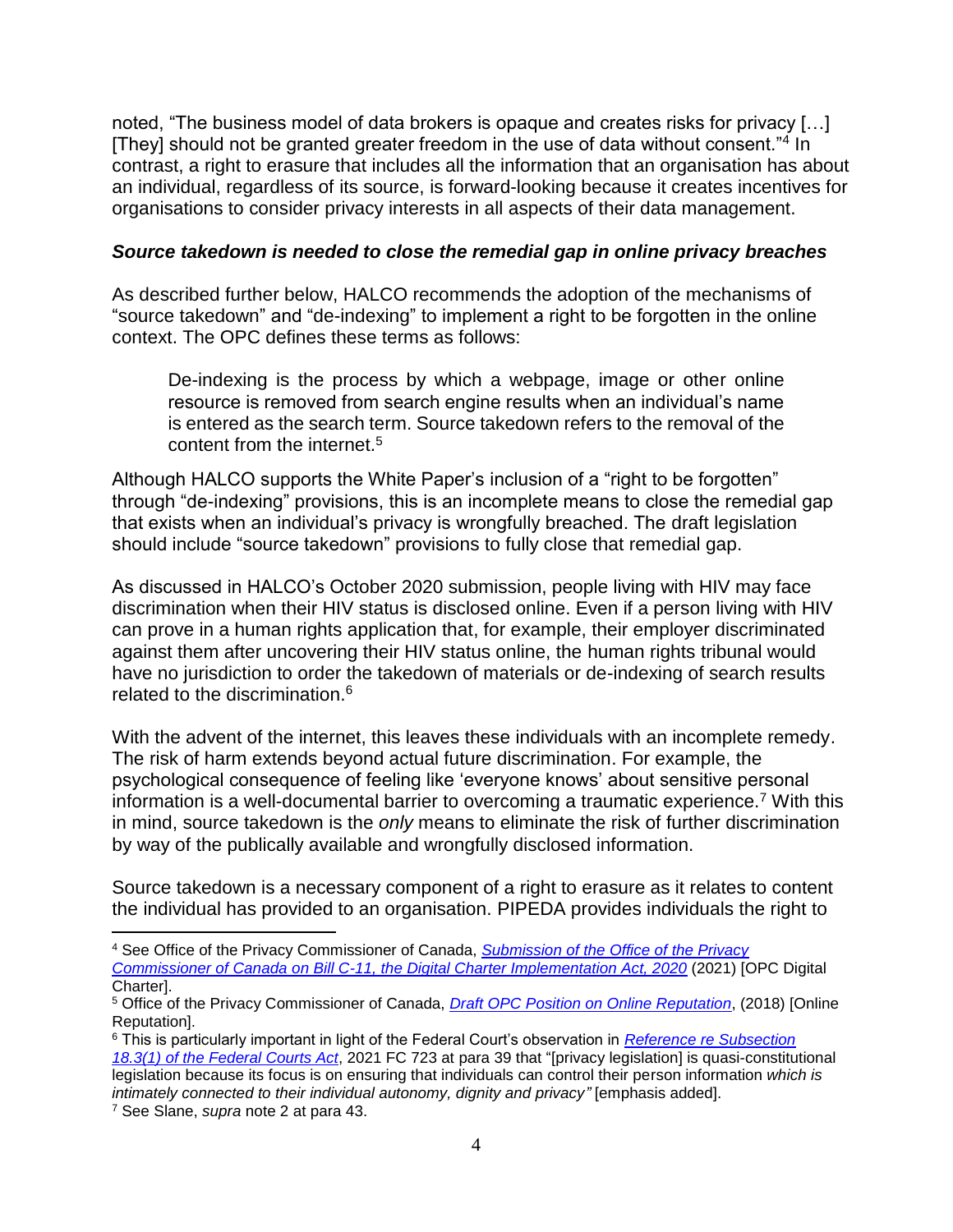withdraw consent, and requires that personal information that is no longer needed be destroyed, erased or made anonymous. According to the OPC, "Taken together, this implies that individuals should have the ability to remove information that they have posted online."<sup>8</sup>

More broadly, the availability of source takedown and de-indexing should be guided by a number of factors, including:

- Whether the person concerned is a public figure;
- Whether the information is up to date and accurate;
- Whether the information involved is sensitive, as defined by the legislation;
- Whether the data could have a disproportionately negative impact on the person; and
- Whether the data puts the person at risk.

HALCO also recommends that the Ministry set out a clear process for entities to follow in response to source takedown or de-indexing requests, and that an independent review or appeal body, such as the IPC, be available to review denials of such requests.

Finally, if an independent review mechanism is created, the process should also provide for requests that the information at issue be temporarily suspended from public use/access during the review process, where certain factors are met (e.g., where there is a risk of harm in the interim period).

## *2. How should the concept of personal information, and "sensitive" personal information, be defined in law?*

## Response

 $\overline{a}$ 

Draft legislation should enumerate categories of sensitive personal information, including health information, rather than relying on contextual variables to evaluate information sensitivity. This approach would better protect against privacy breaches and provide clarity for individuals and organisations.

## *Personal health information should be included in the definition of "sensitive" personal information*

Robust protections for individuals' sensitive personal information are well established. All Canadian regimes dealing with information flow—from the *Charter* to PIPEDA to access to information legislation—consider access to personal information, and

<sup>8</sup> *[Online Reputation](https://www.priv.gc.ca/en/about-the-opc/what-we-do/consultations/completed-consultations/consultation-on-online-reputation/pos_or_201801/)*, *supra* note 5.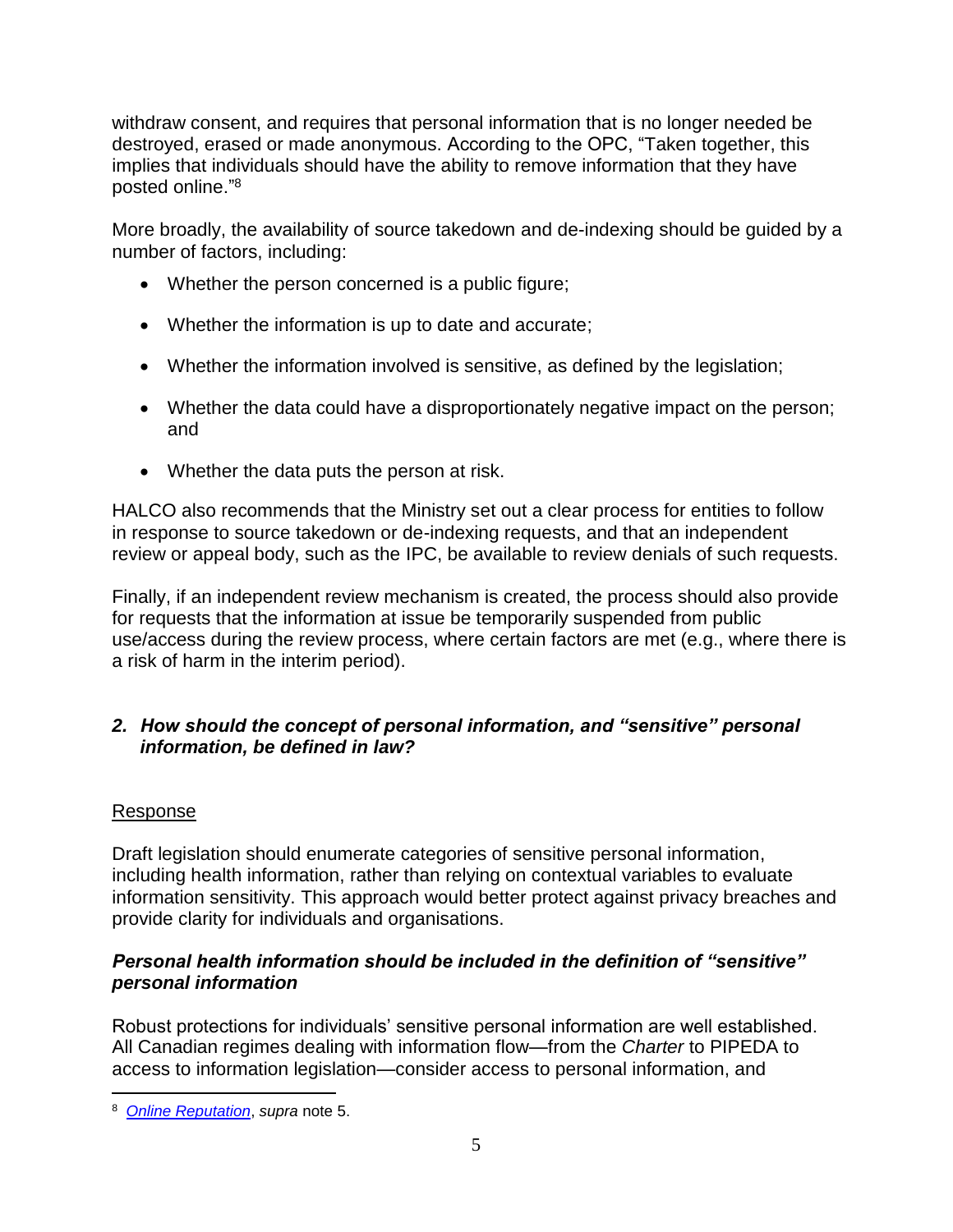especially sensitive personal information, to be justifiably subject to greater limitations than access to other forms of information.<sup>9</sup> The unique character of personal health information is already recognized in Ontario as "one of the most sensitive types of personal information." 10

Information is generally considered sensitive when there is a high likelihood that its public release would cause harm to the individual to whom it pertains.<sup>11</sup> Information about a person's HIV status, for example, is extremely sensitive because it remains highly stigmatized (see Appendix A for more information regarding stigma related to HIV status).<sup>12</sup> The Supreme Court of Canada has recently recognized that information related to a stigmatized medical condition is an example of sensitive personal information that requires special protection because its disclosure can negatively impact a person's dignity.<sup>13</sup>

### *Draft legislation should include categories of information that are presumptively "sensitive"*

Other privacy regimes have specified that certain categories of personal information, including health information, are particularly sensitive.<sup>14</sup> For example, Article 9 of the General Data Protection Regulation ("GDPR") provides special categories of personal data that attract particular protections, including health data or data concerning a natural person's sex life of sexual orientation.<sup>15</sup>

In determining the categories of information that should be included in the definition of "sensitive" personal information, HALCO recommends that the Ministry consider the grounds protected by the Ontario *Human Rights* Code (the "*Code*").<sup>16</sup> Where a category of information is related to a ground protected under the *Code*, disclosure of that information may be more likely to cause harm to the individual to whom the information pertains*.* For example, HIV is considered a disability under the *Code* and people living with HIV may experience discrimination on the basis of disability if their HIV status is disclosed*.* It is appropriate to consider the *Code* and human rights principles given the (i) quasi-constitutional nature (i.e., fundamental and paramount) of human rights legislation; and (ii) importance of privacy as an element of human rights.

 $\overline{a}$ 

<sup>9</sup> See Slane, *supra* note 2 at para 49.

<sup>10</sup> Office of the Information and Privacy Commissioner of Ontario, *A [Guide to the Personal Health](https://www.ipc.on.ca/wp-content/uploads/Resources/hguide-e.pdf)  [Information Protection Act,](https://www.ipc.on.ca/wp-content/uploads/Resources/hguide-e.pdf)* (2004) at 1.

<sup>11</sup> See Slane, *supra* note 2; Paul Ohm, "Sensitive Information" (2015) 88:5 S Cal L Rev 1125 at 1133; See also Office of the Privacy Commissioner of Canada, *Guidelines for obtaining meaningful consent,* (2018).

<sup>12</sup> See Canadian HIV/AIDS Legal Network, Canadian Public Health Association, *Reducing Stigma and Discrimination Through the Protection of Privacy and Confidentiality,* (2017).

<sup>13</sup> *[Sherman Estate v. Donovan](https://canlii.ca/t/jgc4w)*, 2021 SCC 25 at para 77.

<sup>&</sup>lt;sup>14</sup> See, e.g., *[Personal Information Protection and Electronic Documents Act](https://canlii.ca/t/541b8)*, SC 2000, c 5, Schedule 1, s 4.3.4.

<sup>&</sup>lt;sup>15</sup> [EU General Data Protection Regulation](https://gdpr.eu/tag/chapter-1/) (GDPR): Regulation (EU) 2016/679 of the European Parliament and of the Council of 27 April 2016.

<sup>16</sup> *[Human Rights Code](https://canlii.ca/t/552kw)*, RSO 1990, c H.19.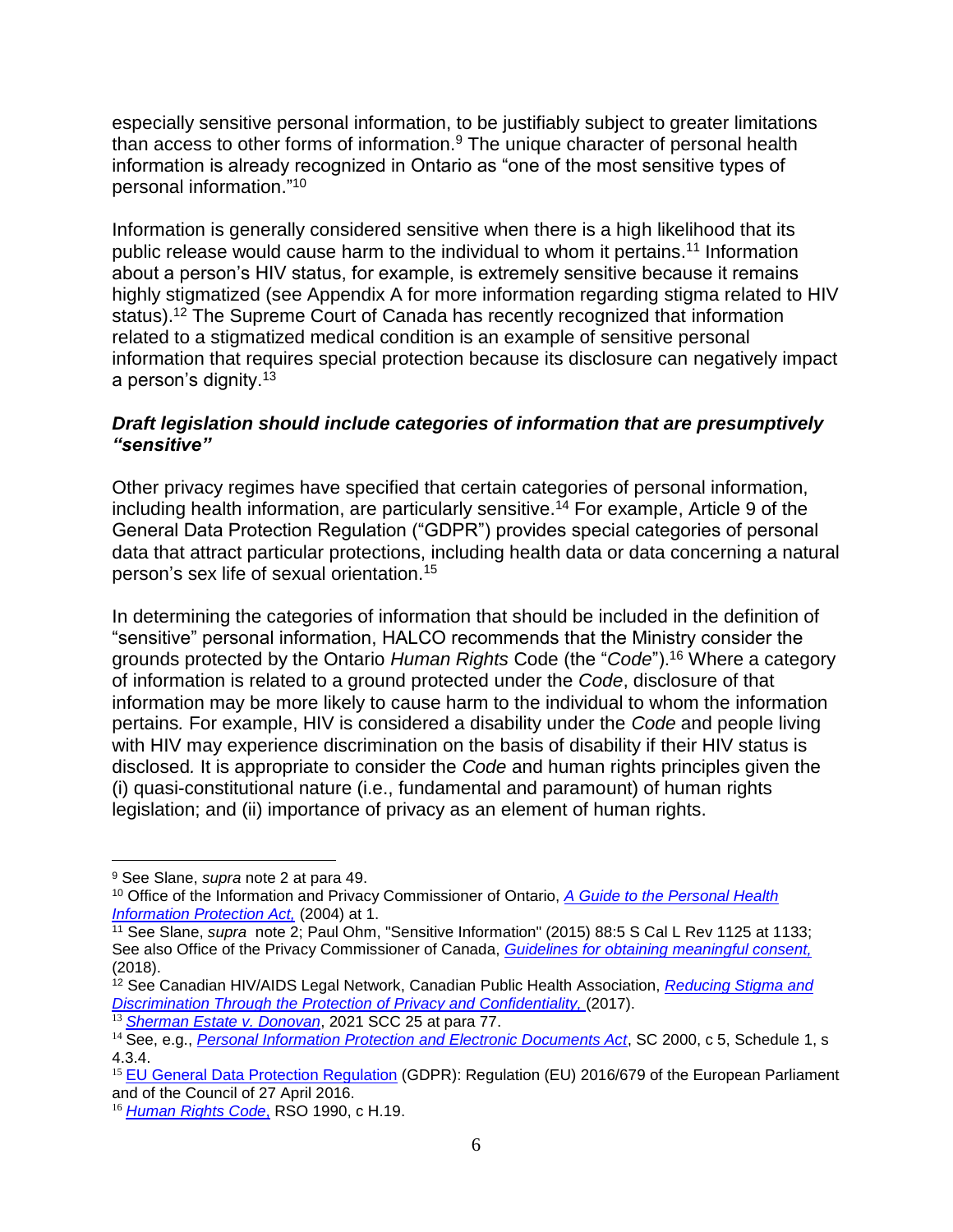The grounds listed in the *Code* are necessary but insufficient to inform the categories of sensitive information to be included in the draft legislation. The Ministry should broadly consider the likelihood of harm resulting from public release of personal information, definitions from other jurisdictions, and other appropriate factors in determining the list of categories to be enumerated in the draft legislation.

### *Relying on context to assess sensitivity creates uncertainty*

As the OPC observes in the context of PIPEDA, there is no "bright line" separation of what is, and is not, sensitive information. Categories of information such as health or financial information are generally considered sensitive because of specific risks to individuals when said information is collected, used or disclosed.<sup>17</sup> Under a contextual approach, for example, information that is generally considered sensitive may become less so depending on whether other related information is publically available.<sup>18</sup>

This contextual approaches creates indeterminacy for individuals and organisations because the assessment of information's sensitivity is left to the sole discretion of the organisation processing the information. <sup>19</sup> For example, policy may vary from one organisation to the next with respect to the same type of information—resulting in the same information being handled differently. If personal health information becomes publicly available through an initial breach, a contextual analysis may find that information to no longer be sensitive, effectively penalizing individuals for prior data breaches.

### **3. Would the ability for the IPC to issue orders requiring organizations to offer assistance or compensate individuals be an effective tool to give individuals quicker resolutions to issues?**

## *Response*

Yes, an expansion of the IPC's powers to include the ability to order assistance or compensation would improve access to justice by streamlining the enforcement and compensation mechanisms for breaches of privacy. Legislators should avoid a two-stage compensatory framework because it will likely exacerbate access to justice challenges in Ontario.

 $\overline{a}$ <sup>17</sup> See Office of the Privacy Commissioner of Canada*, [Guidelines for obtaining meaningful consent,](https://www.priv.gc.ca/en/privacy-topics/collecting-personal-information/consent/gl_omc_201805/)* (2018) [Meaningful Consent]; See also *[Royal Bank of Canada v Trang](https://canlii.ca/t/gvndv)*, 2016 SCC 50 at para 36.

<sup>18</sup> See Meaningful Consent, *ibid*.

<sup>19</sup> See *[Reference re Subsection 18.3\(1\) of the Federal Courts Act,](https://canlii.ca/t/jgw0s)* 2021 FC 723 at para 59 where the Federal Court took note of the fact that Google had no commercial motivation to de-index or de-list information from its search engine. Likewise, organisations may have no commercial interest in developing robust policies to protect sensitive personal information in light of any ambiguity.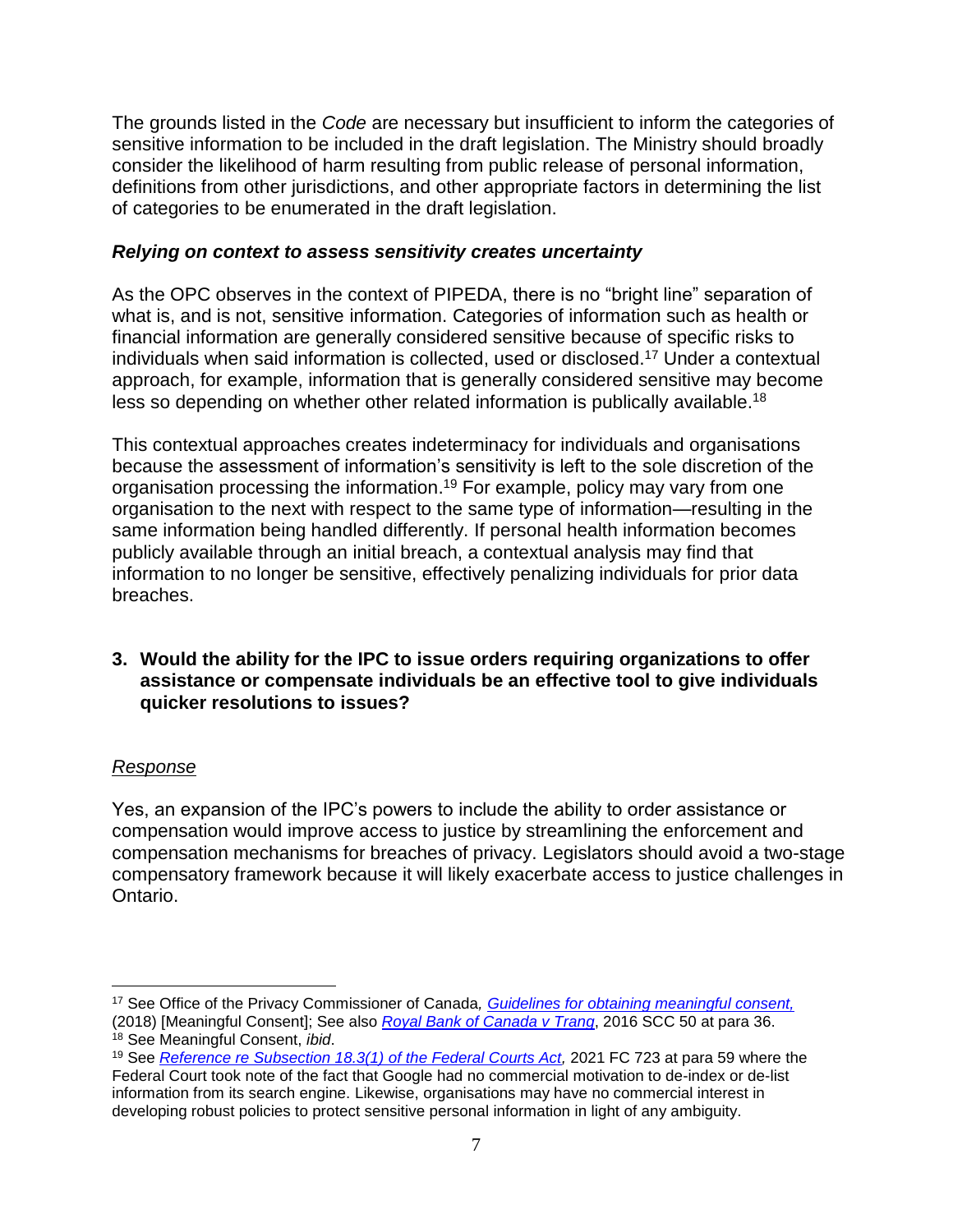HALCO agrees with the Ministry that an independent oversight body is needed to promote good privacy practices and to enforce the law, when necessary. The new legislation should expand the IPC's powers to allow it to fill this role.

To ensure all Ontarians can access fair compensation for breaches of their privacy, legislators should consider giving the IPC the power to make meaningful compensatory orders. Although administrative penalties and statutory offences are important tools to enforce privacy legislation, they provide no remedy to individuals who have suffered a breach of their privacy.

While PIPEDA and substantially similar privacy regimes allow for parties to apply to civil court for enforcement and compensation following a proven privacy breach, <sup>20</sup> court proceedings can be prohibitively lengthy, overly formal and costly. This type of two-stage compensation scheme is likely to create barriers to access to justice, which the Supreme Court of Canada has described as "the greatest challenge to the rule of law in Canada today."<sup>21</sup>

Legal actions involving breaches of privacy can be particularly complex. As an example, where a civil privacy breach claim requires the complainant to reveal highly sensitive information—as is nearly always the case for HALCO's clients when a privacy breach involved disclosure of their HIV status—the complainant may require a confidentiality order from the court to protect their identity. As a result, even where the IPC has found a breach of privacy, Ontarians who do not have the resources or expertise to navigate the complex confidentiality order process or cannot otherwise participate in court proceedings may be unable or unwilling to access fair compensation.

Where the IPC has investigated and found a breach of privacy, it would be expedient and efficient for the IPC to order compensation. This provision could take a similar form as recommendation 34 of the Submission of the OPC of Canada on Bill C-11, which would permit the IPC to order an organisation to "take measures which allow individuals to be compensated for damages suffered, financial or otherwise, stemming from a breach or violation of security safeguards required by law."<sup>22</sup>

HALCO recommends that individuals need not be required to prove financial damages in order to be granted compensation. The damage associated with a privacy breach can be difficult to quantify. Ontario courts have decided that it is unnecessary to prove pecuniary loss in order to receive an award of damages for a breach of privacy at common law.<sup>23</sup> Similar principles should apply to statutory compensation for breach of privacy. Damages should be material to have a meaningful deterrent effect on privacy breaches, and not merely create a license fee for organisations that misuse individuals' private information.

 $\overline{a}$ 

<sup>20</sup> *Personal Information Protection and Electronic [Documents](https://advance.lexis.com/document/documentlink/?pdmfid=1505209&crid=7e77a4b6-3675-4a3f-8d88-8857fe3bd2da&pddocfullpath=%2Fshared%2Fdocument%2Flegislation-ca%2Furn%3AcontentItem%3A5VYK-WB21-F57G-S21X-00000-00&pdcontentcomponentid=280901&pddoctitle=S.C.+2000%2C+c.+5&pdproductcontenttypeid=urn%3Apct%3A229&pdiskwicview=false&ecomp=J388k&prid=a55b1cc8-6740-4219-acdf-56519e9aa2db) Act,* SC 2000, c. 5; *[Personal Information](file:///D:/Users/st2_halc/AppData/Local/Microsoft/Windows/INetCache/Content.Outlook/KN51YMW7/SA%202003,%20c%20P-6.5)  [Protection Act,](file:///D:/Users/st2_halc/AppData/Local/Microsoft/Windows/INetCache/Content.Outlook/KN51YMW7/SA%202003,%20c%20P-6.5)* SA 2003, c P-6.5; *[Personal Information Protection Act,](https://advance.lexis.com/search/?pdmfid=1505209&crid=477b4f8a-d335-4526-a217-6d2e757930a3&pdsearchdisplaytext=S.B.C.+2003%2C+c.+63&pdcustomsearchcontext=%2Fshared%2Fcontentstore%2Flegislation-ca&pdcustomfilter=custom%3APHg6cSB2ZXJzaW9uPSIxIiB4bWxuczp4PSJodHRwOi8vc2VydmljZXMubGV4aXNuZXhpcy5jb20vc2hhcmVkL3htbHNjaGVtYS9zZWFyY2hyZXF1ZXN0LzEvIj48eDphbmQtcXVlcnk%2BPHg6b3ItcXVlcnk%2BPHg6cGhyYXNlLXF1ZXJ5IGZpZWxkPSJjaXRlZGVmIiBleGFjdE1hdGNoPSJ0cnVlIiBxdW90ZWQ9InRydWUiIGV4YWN0U3RyaW5nTWF0Y2g9InRydWUiPiM2NTA5NDMjYTEjMjAwMyMwMDAwMDA2MyM8L3g6cGhyYXNlLXF1ZXJ5PjwveDpvci1xdWVyeT48eDpub3QtcXVlcnk%2BPHg6cGhyYXNlLXF1ZXJ5IGZpZWxkPSJwaWQiIGV4YWN0TWF0Y2g9InRydWUiIHF1b3RlZD0idHJ1ZSIgZXhhY3RTdHJpbmdNYXRjaD0idHJ1ZSI%2BdXJuOmNvbnRlbnRJdGVtOjVZRlktWTNLMS1KRzAyLVMwVFItMDAwMDAtMDA8L3g6cGhyYXNlLXF1ZXJ5PjwveDpub3QtcXVlcnk%2BPC94OmFuZC1xdWVyeT48L3g6cT4&pdtypeofsearch=tablecase&ecomp=J388k&prid=a55b1cc8-6740-4219-acdf-56519e9aa2db)* SBC [2003,](https://advance.lexis.com/search/?pdmfid=1505209&crid=477b4f8a-d335-4526-a217-6d2e757930a3&pdsearchdisplaytext=S.B.C.+2003%2C+c.+63&pdcustomsearchcontext=%2Fshared%2Fcontentstore%2Flegislation-ca&pdcustomfilter=custom%3APHg6cSB2ZXJzaW9uPSIxIiB4bWxuczp4PSJodHRwOi8vc2VydmljZXMubGV4aXNuZXhpcy5jb20vc2hhcmVkL3htbHNjaGVtYS9zZWFyY2hyZXF1ZXN0LzEvIj48eDphbmQtcXVlcnk%2BPHg6b3ItcXVlcnk%2BPHg6cGhyYXNlLXF1ZXJ5IGZpZWxkPSJjaXRlZGVmIiBleGFjdE1hdGNoPSJ0cnVlIiBxdW90ZWQ9InRydWUiIGV4YWN0U3RyaW5nTWF0Y2g9InRydWUiPiM2NTA5NDMjYTEjMjAwMyMwMDAwMDA2MyM8L3g6cGhyYXNlLXF1ZXJ5PjwveDpvci1xdWVyeT48eDpub3QtcXVlcnk%2BPHg6cGhyYXNlLXF1ZXJ5IGZpZWxkPSJwaWQiIGV4YWN0TWF0Y2g9InRydWUiIHF1b3RlZD0idHJ1ZSIgZXhhY3RTdHJpbmdNYXRjaD0idHJ1ZSI%2BdXJuOmNvbnRlbnRJdGVtOjVZRlktWTNLMS1KRzAyLVMwVFItMDAwMDAtMDA8L3g6cGhyYXNlLXF1ZXJ5PjwveDpub3QtcXVlcnk%2BPC94OmFuZC1xdWVyeT48L3g6cT4&pdtypeofsearch=tablecase&ecomp=J388k&prid=a55b1cc8-6740-4219-acdf-56519e9aa2db) c 63; *[An Act respecting](https://advance.lexis.com/document/documentlink/?pdmfid=1505209&crid=79131684-0c81-4131-bd4f-60746e0bc66e&pddocfullpath=%2Fshared%2Fdocument%2Flegislation-ca%2Furn%3AcontentItem%3A5W0N-RJK1-FGRY-B1N7-00000-00&pdcontentcomponentid=280898&pddoctitle=CQLR%2C+c.+P-39.1&pdproductcontenttypeid=urn%3Apct%3A229&pdiskwicview=false&ecomp=J388k&prid=a55b1cc8-6740-4219-acdf-56519e9aa2db)  [the protection of personal information in the private sector,](https://advance.lexis.com/document/documentlink/?pdmfid=1505209&crid=79131684-0c81-4131-bd4f-60746e0bc66e&pddocfullpath=%2Fshared%2Fdocument%2Flegislation-ca%2Furn%3AcontentItem%3A5W0N-RJK1-FGRY-B1N7-00000-00&pdcontentcomponentid=280898&pddoctitle=CQLR%2C+c.+P-39.1&pdproductcontenttypeid=urn%3Apct%3A229&pdiskwicview=false&ecomp=J388k&prid=a55b1cc8-6740-4219-acdf-56519e9aa2db)* CQLR, c P-39.1; *[Personal Health Information](https://www.ontario.ca/laws/statute/04p03)  [Protection Act](https://www.ontario.ca/laws/statute/04p03)*, SO 2004, c 3.

<sup>21</sup> *[Hryniak v. Mauldin,](https://canlii.ca/t/g2s18)* 2014 SCC 7 at para 1.

<sup>22</sup> OPC Digital Charter, *supra* note 4.

<sup>23</sup> *[Jones v. Tsige](https://canlii.ca/t/fpnld)*, 2012 ONCA 32 at para 74.